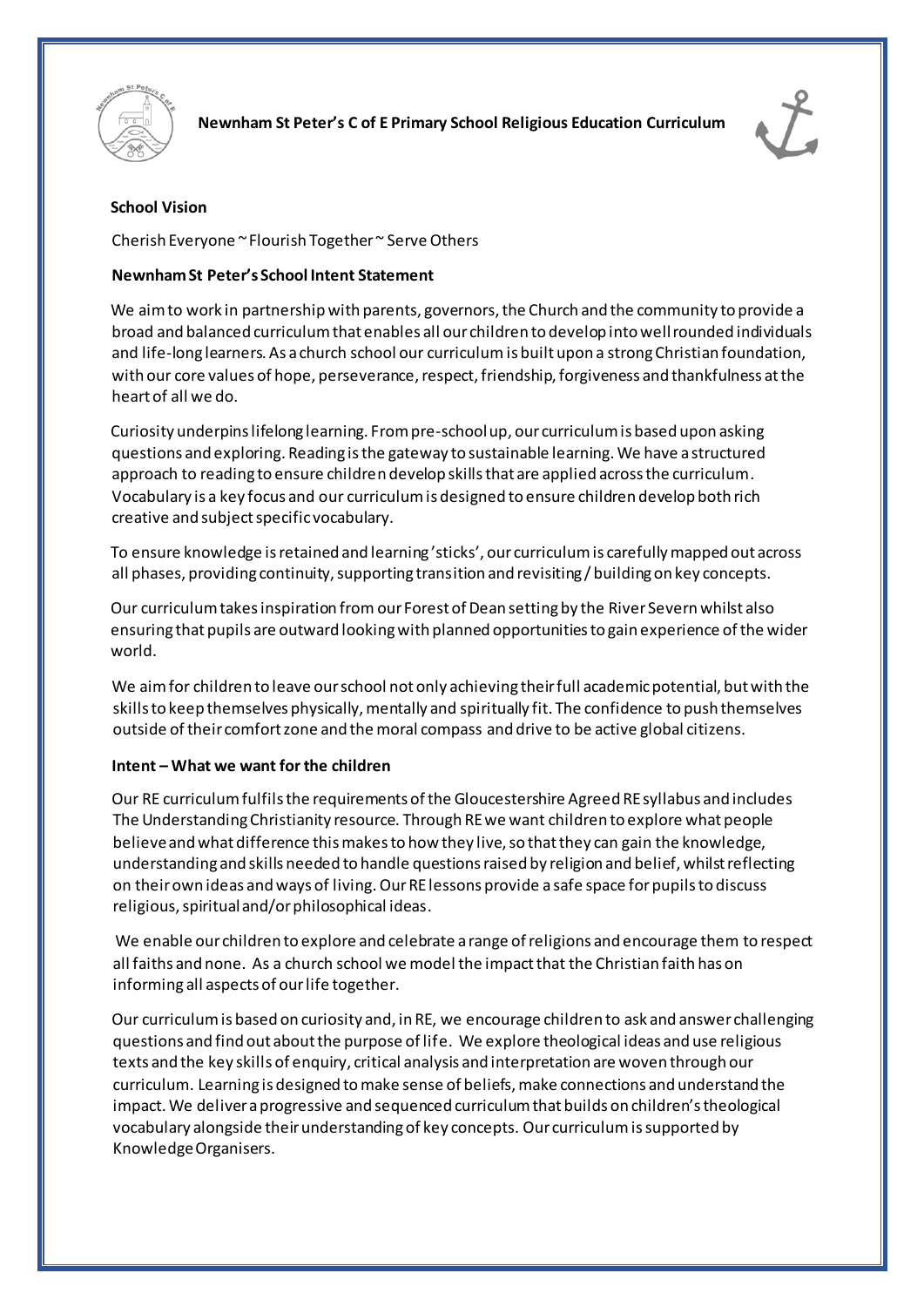We encourage children to reflect on their own beliefs, attitudes and values and to develop their own spirituality regardless of if this is faith based. We learn about religions and beliefs in local, national and global contexts. We appreciate the positive impact that local faith communities can have on pupils' experience in RE. Therefore, at Newnham St Peter's C of E School we encourage visits to places of worship from different faith systems. Our RE curriculum is further enhanced by the use of the local church and community.

As identified in the Statement of Entitlement, teaching and learning in RE at Newnham St Peter's will provide:

- A challenging and robust curriculum based on an accurate theological framework.
- An assessment process which has rigour and demonstrates progression based on knowledge and understanding of core religious concepts.
- A curriculum that draws on the richness and diversity of religious experience worldwide.
- A pedagogy that instils respect for different views and interpretations; and, in which real dialogue and theological enquiry takes place.
- The opportunity for pupils to deepen their understanding of the religion and world views as lived by believers.
- RE that makes a positive contribution to SMSC development.

See also: Newnham St Peter's Religious Education Curriculum overview

Newnham St Peter's Religious Education Progression map

#### **Implementation – How it will be delivered**

There is no legal requirement to teach RE in pre-school however our youngest childern are encouraged to explore RE through stories and I wonder questions. Atleast 36 hours per year (equivalent 60 minutes per week) is given to the teaching of RE in Reception and Key Stage One. At least 40 hours (equivalent to 75 minutes per week) is given to the teaching of RE in KS 2. In Reception, Key Stage One and Lower Key Stage Two units of work are blocked allowing children to build on knowledge and experiences from the previous day. In preparation for transition to secondary school RE is taught in a weekly timetable in Upper Key Stage Two.

In EYFS (Pre-school and Reception), RE isrecorded in floor books giving children maximum opportunities to discover and exploreREwhilstfocusing on developing responses and vocabulary. For Year One children record RE in individual books alongside a whole class reflective journal. Not all RE is recorded and includes activities such as drama, dance art and discussion. The school uses the Understanding Christianity Resource and access staff training from Gloucestershire Diocese.

Schools must teach RE; however, parents can choose to withdraw their children for all or part of the lessons. Such a request must be made to the head teacherin writing. If a pupil is withdrawn from RE lessons, the school has a duty to always supervise them; however, there is no legally requirement to provide additional teaching or to incur extra costs.

#### **Impact- What we want the outcomes to be**

- Have a good understanding of and respect for different religions and beliefs
- Be able to explore their own beliefs and how these will affect their lives
- Confidently ask questions and think critically for themselves so they can find out about the purpose of life.
- Have a good understanding of the Christian faith and know stories from the Bible